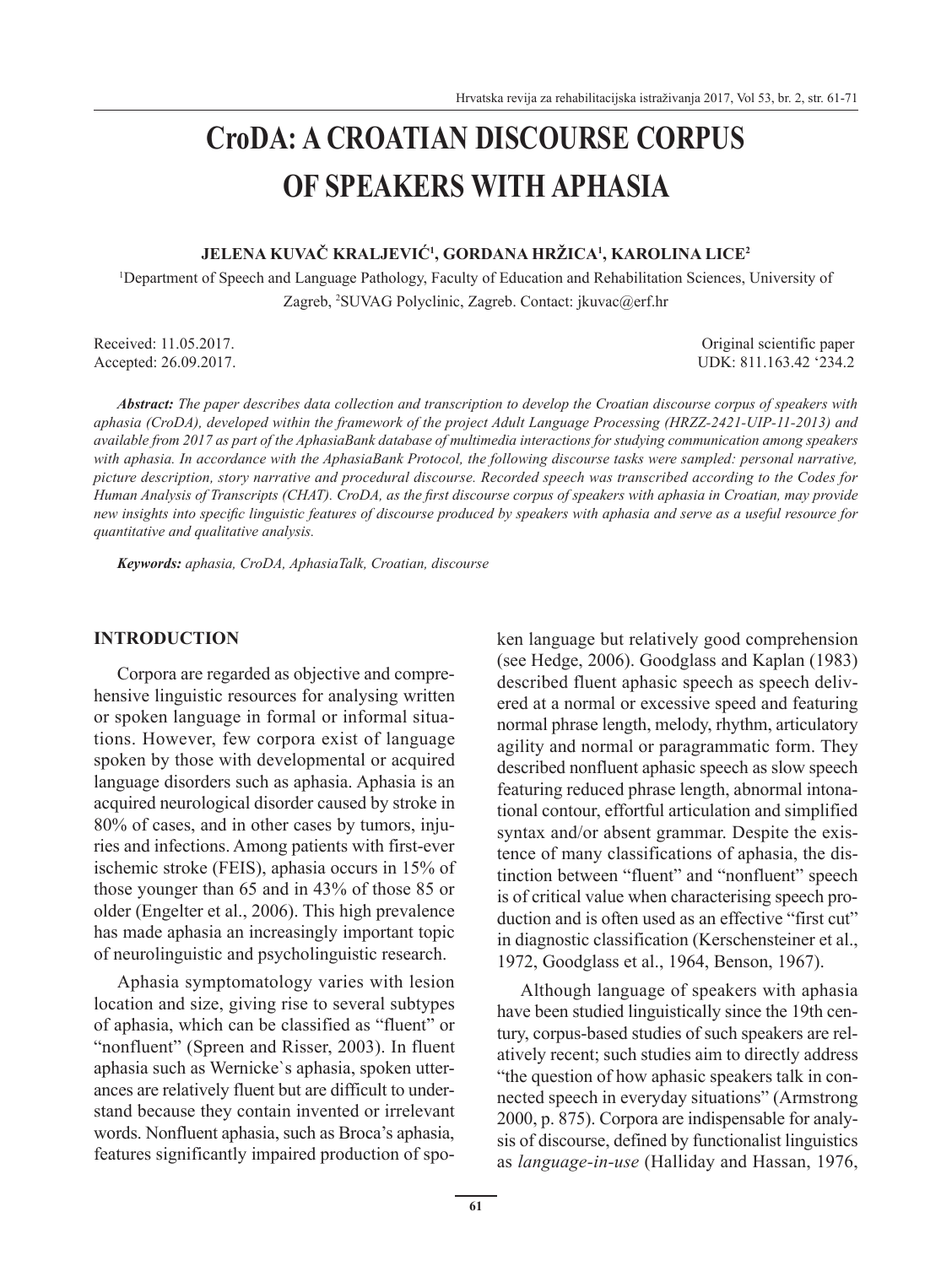Schriffin, 1994), or by formalist linguistics as *the unit above a sentence* (see Harris, 1976). For formalists, discourse analysis allows various microstructural linguistic analyses; for functionalists, it allows macrostructural analyses of discourse structure, topic maintenance and turn-taking. To describe the discourse ability of speakers with aphasia comprehensively, researchers can combine the functionalist and formalist approaches in a so-called "multi-level" approach that examines linguistic and cognitive functions (see Marini et al., 2011; Linnik et al., 2016).

# **Corpora of speakers of aphasia**

Corpora of speakers with aphasia reflect a long, fruitful tradition of speech sampling, transcription, and annotation with available coding systems. However, design and annotation protocols in corpora of speakers with typical language status cannot be applied directly to corpora of speakers with aphasia given the latter's special character, but they can be used as a starting point. Established corpora start by selecting existing transcription and annotation procedures and building upon them in order to capture relevant characteristics of speech of speakers with aphasia. These procedures are regularly described and published as a part of the corpora or as a separate paper.

Specialised corpora of speakers with aphasia have been established in some languages, including Dutch (CoDAS; Westerhout, Monachesi, 2006), Greek (GREECAD, Varlokosta et al., 2016), and Russian (CliPS - Clinical Pear Stories; Khudyakova et al., 2016). CliPS and GREECAD are being annotated using ELAN software (https:// tla.mpi.nl/tools/tla-tools/elan/), developed by the Max Planck Institute for Psycholinguistics and The Language Archive in Nijmegen, The Netherlands (Brugman and Russel, 2004). This software allows transcription in separate tiers, thus enabling annotated speech samples, with the options of encoding information at the microlinguistic level (e.g. part of speech tagging, grammatical errors, clause types) and discourse level (e.g. narrative structure elements, main events, evaluation devices). Additional information about the annotation procedure is available within these corpora. CoDAS relies on existing Dutch spoken language corpora and child language corpora transcribed using annotation tools developed as part of the CHILDES project (MacWhinney, 2000). The CHILDES database, with its coding system Codes for Human Analysis of Transcripts (CHAT) and annotation and analysis program Computerised Language Analysis (CLAN), plays a central role in child language corpora research. Subsequently, it was expanded to accommodate a broader range of corpora, and today CHILDES is a part of the TalkBank (MacWhinney, 2007), which contains diverse language sample banks, including AphasiaBank (MacWhinney at al., 2011), the largest database for communication studies on speakers with aphasia. Corpora in the following languages are available as part of AphasiaBank: English, German, French, Cantonese, Italian, Japanese, and Spanish.

Most of the corpora of speakers with aphasia focus on discourse production by patients with aphasia caused by left-hemisphere damage. Although individuals with right-hemisphere damage usually do not show language problems at the microlinguistic level, they show some difficulties in language comprehension and production at the discourse level (Tompkins et al., 1997, Khudyakova et al., 2016). At least one corpus, CliPS, includes language samples of speakers with right-hemisphere damage (Khudyakova et al., 2016).

# **AphasiaBank**

TalkBank is a large database of spoken-language corpora covering different languages (https:// talkbank.org, MacWhinney, 2007); it contains corpora from several subfields of communication, including first- and second- language acquisition, conversation analysis and clinical communication. AphasiaBank (http://aphasia.talkbank.org/) is a subsection of TalkBank that contains multimedia interactions for communication studies in aphasia. Established by Brian MacWhinney and Audrey Holland in 2007, it "has been designed to replicate and extend the organisational model established by the Child Language Data Exchange System (CHILDES) for the field of child language acquisition" (MacWhinney et al., 2011, p. 1287). AphasiaBank is based on structured interviews of speakers with aphasia conducted by clinicians (MacWhinney et al., 2011). The use of structured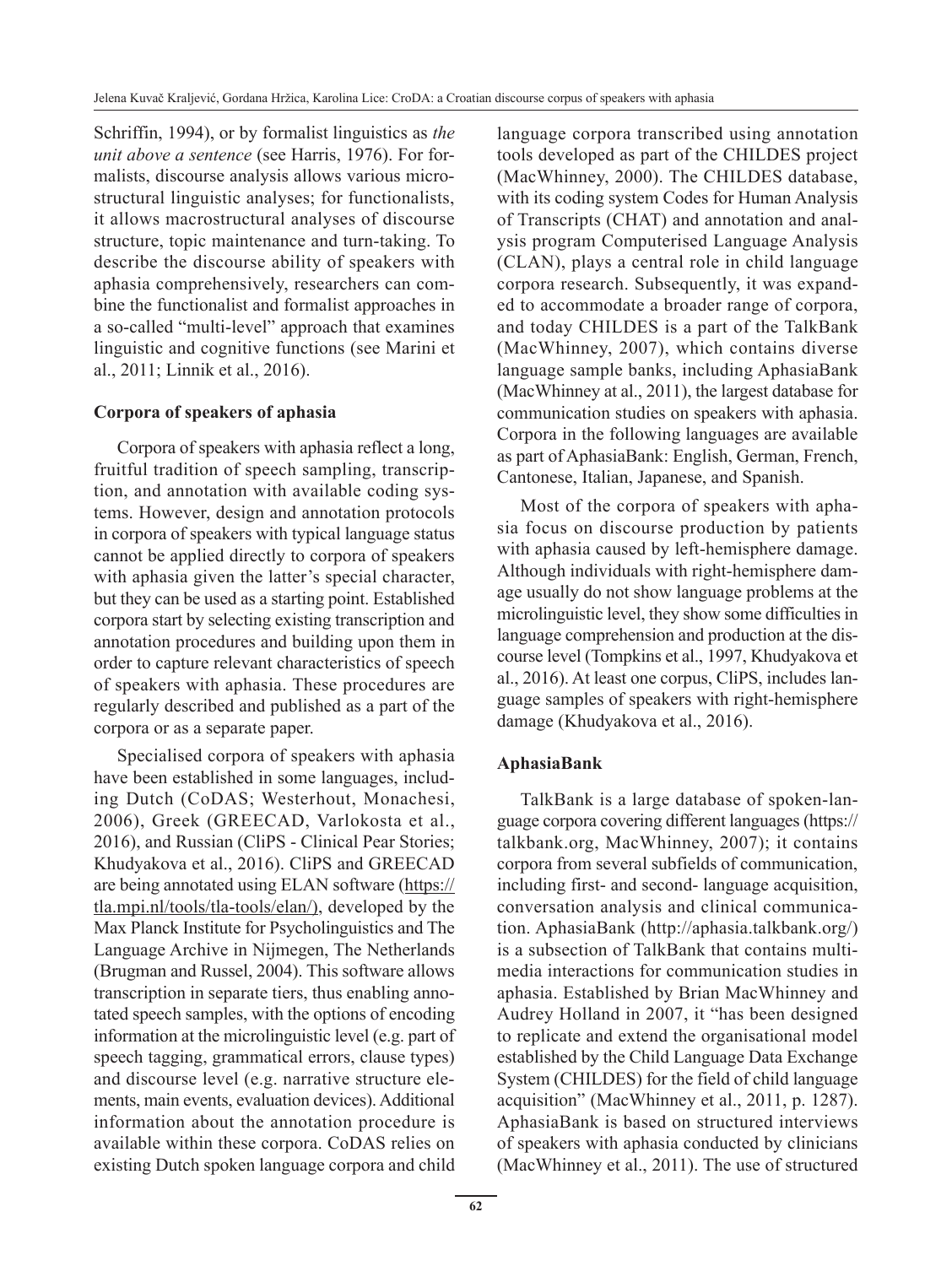interviews is meant to ensure consistent experimental conditions and comparability across participants and languages. AphasiaBank contains narrative, procedural, personal, and descriptive discourse from 290 persons with aphasia, as well as 190 control participants (MacWhinney and Fromm, 2016). Participants are primarily individuals whose aphasia resulted from a stroke that was verified through neuroimaging or definitive medical diagnosis. Participants with dementia or with comorbidities seriously affecting cognitive function were excluded.

Most corpora in AphasiaBank were collected using a standardised data collection protocol, maximising comparability across participants and languages. The protocol consists of four discourse elicitation tasks: personal narratives, picture descriptions, storytelling, and procedural discourse.

AphasiaBank grows as new data from new clinical groups and languages are contributed, as reflected in the recent addition of TBIBank, a longitudinal database of speakers with aphasia video-recorded at six different time points following traumatic brain injury in order to track recovery; and of DementiaBank, which assesses the ability of people with dementia to perform a uniform set of tasks (Forbes et al., 2012). The research and clinical applications of AphasiaBank also grow as new algorithms and linguistic parameters are developed. For example, Leonid Spektor developed the EVAL program in 2012 to serve speech language pathologists. EVAL produces a language profile from transcriptions created in the CHAT format. The language profile includes numerous assessment measures: number of utterances, mean length of utterances (MLU) in words and in morphemes, type/token ratio (TTR), average number of clauses per utterances, number of errors on word and utterance level, number of repetitions, number of self-corrections, duration of speech, parts of speech (nouns, verbs, adjectives, adverbs), verb tenses and plurals (Forbes et al., 2012; Talkbank manual). EVAL generates the language profile as an Excel spreadsheet. These profiles can be compared between a given speaker with aphasia and control individuals from AphasiaBank, or between two or more transcripts of the same speaker with aphasia.

#### **CroDA**

Lack of resources is an obstacle in the study of speech of speakers with aphasia in Croatian, which requires diverse types of sampling. Discourse samples of speakers with aphasia enable research in all language domains, and audio and video files enable research on the characteristics of aphasic speech. Collecting these types of data increases comparability of the data and allows creation of open access corpora to benefit the wider research community.

The goal of this paper is to describe the preparation, participants, data collection, transcription and annotation of the Croatian discourse corpus of speakers with aphasia (CroDA), which launched on AphasiaBank in 2017. The paper also aims to provide a set of specifications that would serve for the development of other relevant corpora. Such resources would contribute to the future research of language of speakers of aphasia in Croatia, and it could provide guidelines for corpus design in other languages.

AphasiaBank tools and protocols were selected as the starting point for CroDA formation because: a) the elicitation procedure of AphasiaBank enables cross-linguistic research; b) AphasiaBank provides open access to researchers, and it enjoys an established presence in the international community; and c) two Croatian corpora in Croatian are already available within TalkBank, i.e. the Croatian Corpus of Child Language (Kovačević, 2002) and the Croatian Adult Spoken Language Corpus (HrAL; Kuvač Kraljević and Hržica, 2016), which might serve as a starting point regarding methodological procedures. An additional argument for selecting CLAN as a transcription and coding tool is its compatibility with other relevant programs such as Praat (Boersma, 2001; Boersma and Weenink, 2017) and ELAN (more information can be found at http://talkbank.org/software/).

Special emphasis will be given to upgrades in transcription and annotation in CroDA, especially regarding a) segmentation, b) coding, c) error marking and d) coding fluency in speech. Emphasis will also be given to language sampling differences from procedures used in previous Croatian spoken corpora.

This corpus will supplement the corpora in other languages to serve researchers, speech language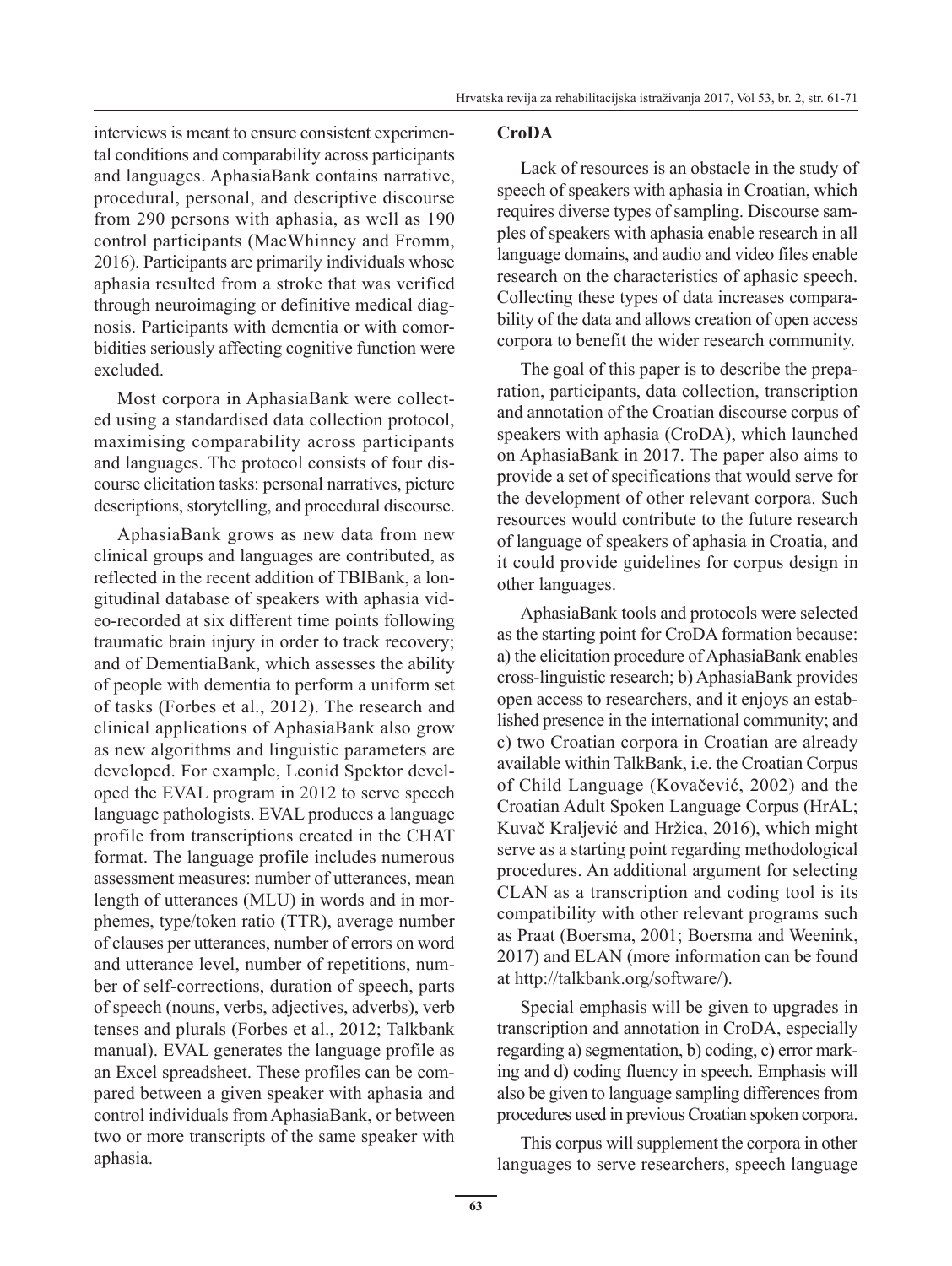| Aphasia type          | Participant | Gender                    | Age | Years of  | Time since brain | <b>Therapy</b> |
|-----------------------|-------------|---------------------------|-----|-----------|------------------|----------------|
|                       |             |                           |     | education | damage onset     | duration       |
| <b>Fluent aphasia</b> | ZH          | M                         | 76  | 16        | 0:6              | 0;5            |
|                       | DP          | F                         | 58  | 16        | 2;11             | 1;1            |
|                       | MН          | $\rm F$                   | 77  | 11        | 1;4              | 0;9            |
|                       | DP          | M                         | 52  | 10        | 1;8              | 1;0            |
|                       | PZ          | M                         | 79  | 11        | 0;10             | 0;8            |
|                       | SV          | $\mathbf{F}$              | 59  | 12        | 5;11             | 5;1            |
|                       | МH          | M                         | 58  | 12        | 5;10             | 5;0            |
|                       | МĆ          | $\mathbf M$               | 55  | 16        | 0;8              | 0;2            |
|                       | IS.         | $\mathbf M$               | 74  | 16        | 0;10             | 0,2            |
|                       | NM          | М                         | 64  | 16        | 0;6              | 0;2            |
| Non-fluent            | VP          | M                         | 64  | 12        | 4;3              | 3:7            |
| aphasia               | НK          | ${\bf F}$                 | 77  | 11        | 0;9              | 0;2            |
|                       | DT          | $\mathbf M$               | 52  | 12        | 0;4              | 0;2            |
|                       | DD          | $\mathbf{F}$              | 72  | 12        | 0;10             | 0;6            |
|                       | DL          | $\mathbf M$               | 48  | 11        | 1;9              | 1;5            |
|                       | NB          | M                         | 62  | 11        | 6;5              | 3;0            |
|                       | <b>LKH</b>  | $\boldsymbol{\mathrm{F}}$ | 79  | 16        | 1;6              | 0;3            |
|                       | MB          | $\mathbf M$               | 65  | 16        | 0;6              | 0;2            |
|                       | <b>BD</b>   | $\mathbf F$               | 72  | 8         | 1;0              | 0,9            |
|                       | IB          | $\mathbf M$               | 50  | 16        | 0;8              | 0;2            |

**Table 1.** *Demographic data on CroDA participants.*

pathologists and others in exploring language and communication skills of people affected by aphasia (MacWhinney, Fromm, 2016). Like other corpora, CroDA can be downloaded and transcripts can be browsed following user registration. CroDA, developed within the project *Adult Language Processing (HRZZ-2421-UIP-11-2013)*, is the first specialised corpus that contains discourse samples of Croatian speakers with aphasia.

# **PARTICIPANTS**

For this study, 20 patients with aphasia, diagnosed at the Polyclinic for the Rehabilitation of Listening and Speech (SUVAG) by a speech-language pathologist, were recruited. They were all monolingual and right-handed prior to the event that caused their aphasia. All patients developed classical aphasia symptoms as a result of stroke (18 participants), brain injury (1 participant) or tumor (1 participant). Patients were additionally classified as fluent or nonfluent according to the main characteristics of speech fluency, as proposed by Goodglass and Kaplan (1983). All participants signed an informed consent form according to the Helsinki Ethical Principles for Medical Research. Information for consent was delivered in writing and orally, with the assistance of a speech-language pathologist and family members when needed. Study procedures were approved by the Ethics Committee of the Faculty of Education and Rehabilitation Sciences. As of May 2017, CroDA includes discourse samples from 10 speakers with fluent aphasia and 10 with non-fluent aphasia, all of whom suffered left-hemisphere brain damage (Table 1).

#### **DATA COLLECTION**

In accord with the AphasiaBank protocol<sup>1</sup>, discourse was sampled along the following four genres, which capture "different ways of using language to achieve different culturally established tasks" (Eggins and Martin, 1997, p. 9):

1. Personal narratives were obtained by asking participants to recount something about their speech, stroke and recovery (stoke story) and

<sup>1</sup> Stimuli for elicitation of speech samples, as well as relevant instructions, can be retrieved at http://aphasia.talkbank.org/protocol/ [Accessed 12 September 2017].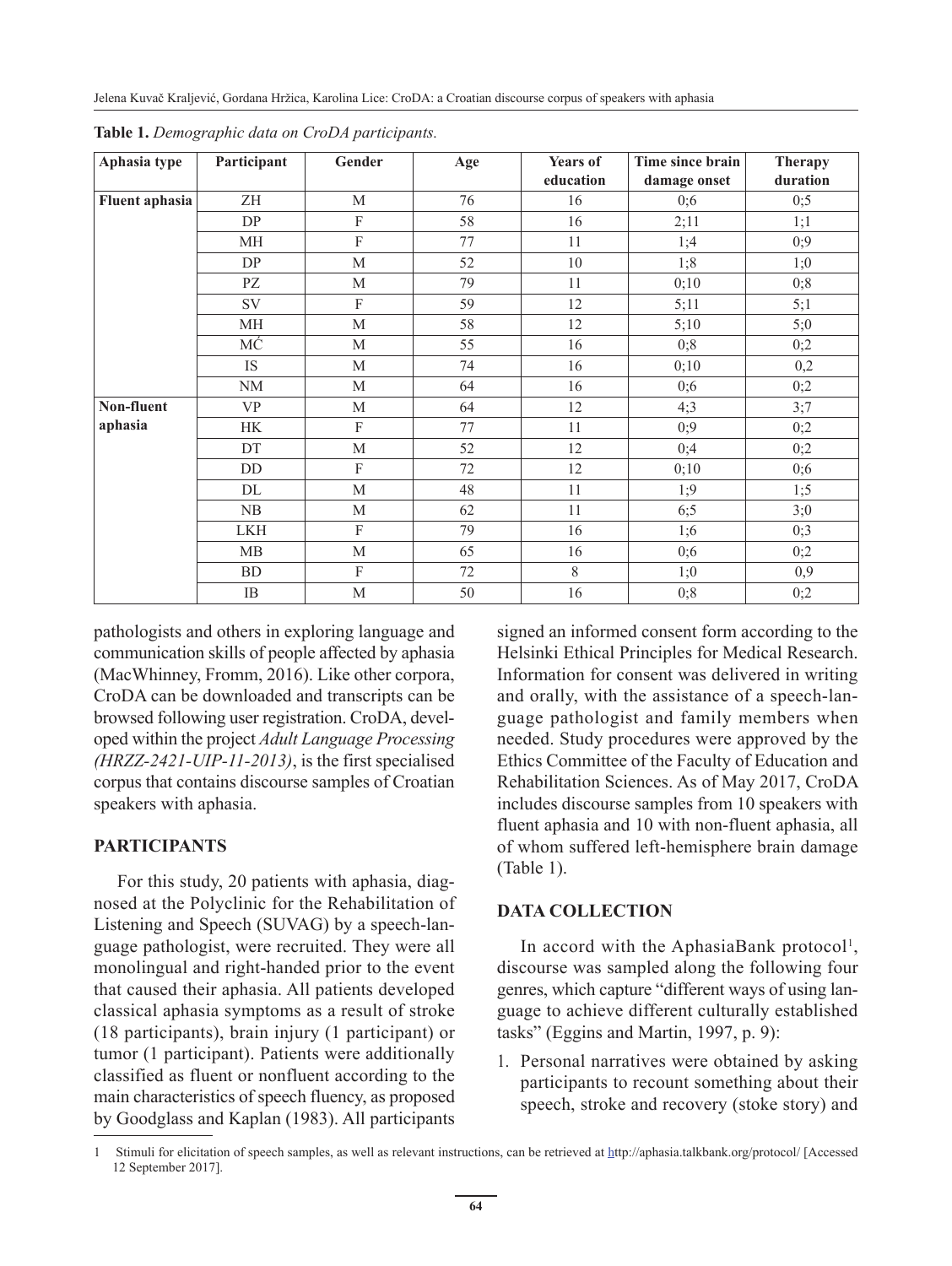to describe one important event in their lives (positive or negative).

- 2. Picture descriptions were elicited by showing participants three stories in the form of blackand-white drawings: "Broken window" (four panels), "Refused Umbrella" (six panels) and "Cat Rescue" (one panel). Participants were asked to look at the panels of each story and to tell a story with a beginning, middle and end.
- 3. Storytelling was elicited by showing participants the book *Cinderella,* with the text covered up. Participants were then asked to recount the story without looking at the book.
- 4. Procedural discourse was elicited by asking participants to describe how to prepare a hamand-cheese sandwich.

A variety of genres are included to provide a well-rounded assessment of speakers' abilities to understand and produce language in various everyday settings. Selection of elicitation tasks is a highly relevant methodological question in the research of aphasia. There are two reasons for that status. First, different genres have proven to impose different linguistic and cognitive demands (Linnik et al., 2016). For example, narrative samples obtained by using a picture sequence have been shown to be richer than those elicited by a single picture (Marini et al., 2005; Olness, 2006), and there seems to be a difference in performance between personal narratives and picture-elicited narratives (Wright and Capilouto 2012a, 2012b). In addition, previous research of discourse of speakers with aphasia has been conducted using a variety of elicitation tasks: picture description, personal narratives and procedural discourse (overview: Linnik et al., 2016). Usage of different tasks limits the comparability and generalisability of findings between studies as well as between these populations of speakers and the general population. Tasks in the protocol of AphasiaBank have been selected in order to maximise the amount of information collected from participants and to allow for further research on the impact of genre on linguistic performance. The selected types of tasks have been successfully used in this population and enable comparison with previous research and other corpora.

The AphasiaBank protocol allows investigators to ask simpler questions to encourage participants to speak in the event that they fail to respond to the initial prompt within 10 seconds, and these additional prompts were required for some CroDA participants. Participants who did not produce utterances even after these additional prompts were excluded from the sampling.

Four investigators participated in the data collection. All investigators were presented with the protocol documentation (including interview protocol and troubleshooting section) translated and/or adapted to Croatian. The protocol was prepared by the authors of the corpora, and this work involved additional decisions about sample collection. Each investigator received individualised training guided by at least one of the authors, in which he or she was presented with a short overview of the CroDA, AphasiaBank, the protocol and troubleshooting.

Due to the severity of difficulties of speakers, investigators were instructed to record the protocol in several sessions if needed, in contrast to the recommendations of the AphasiaBank protocol. This resulted in several (up to four) sessions per participant.

#### **TRANSCRIPTION AND ANNOTATION**

All data were recorded in audio and video formats to ensure accurate transcription, but only audio data are available for sharing on AphasiaBank. Language samples were transcribed and coded according to the TalkBank standard rules of contribution, using the TalkBank toolkit for transcription, editing and analysis, including the CHAT transcription format and CLAN suite of programmes (MacWhinney, 2007). Transcribing spontaneous speech is challenging because it is not as fluent as written language, and it features pauses, false starts and vague utterance borders; transcribing spontaneous speech by speakers with aphasia is even more challenging (see Westerhout and Monachesi, 2006). CHAT codes capture a range of conversational structures as well as morphosyntactic and discourse features (e.g. repetitions, pauses, and errors).

CLAN allows for transcription on different levels by using dependent tiers, including phonological, morphological, and syntactic tiers, as well as error marking and gestures. For CroDA, only the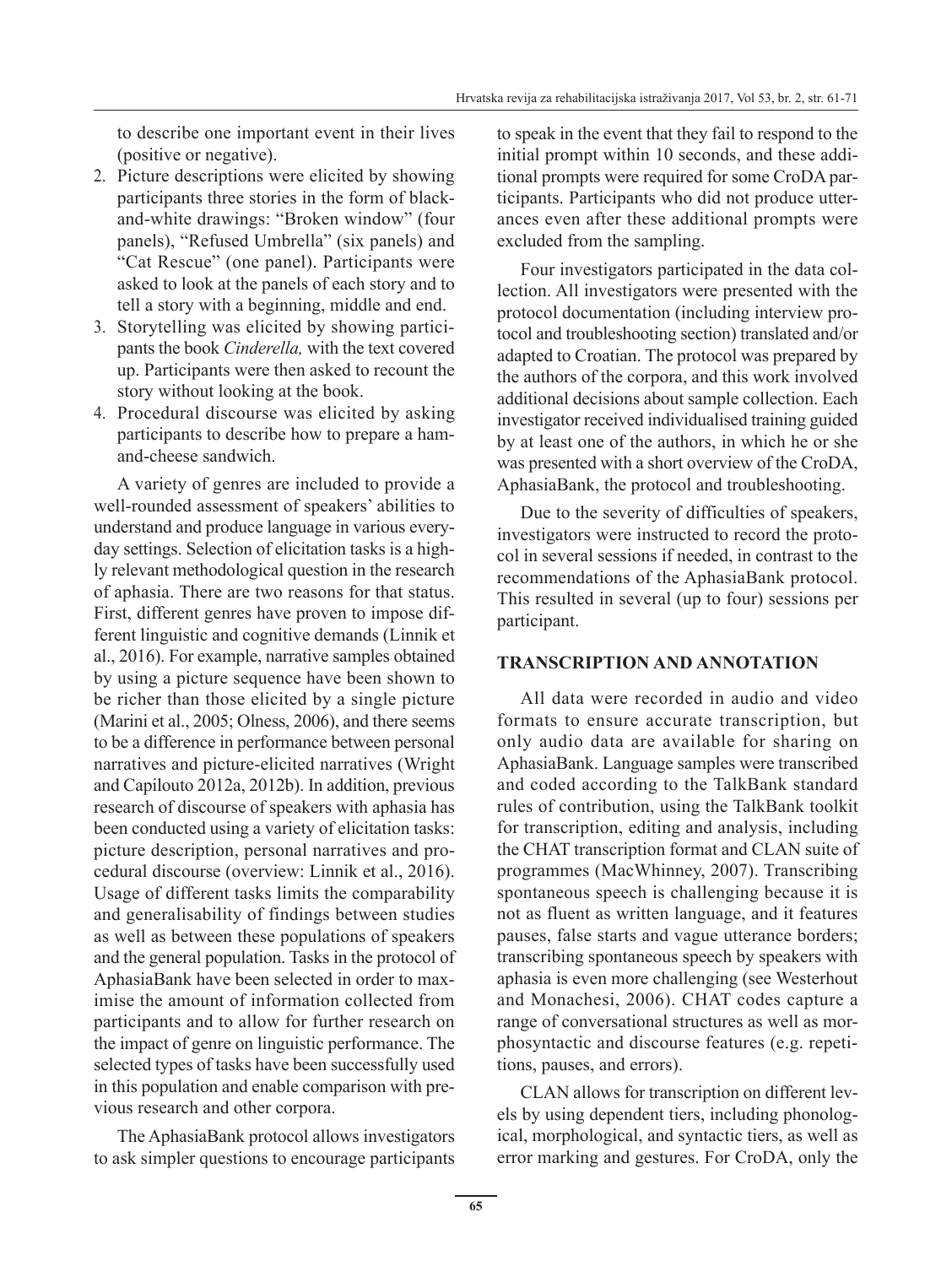main tier, general comment tiers (situation, comment) and errors were used.

| <b>Example 1.</b> Extract from a coded transcript $(INV -$ |
|------------------------------------------------------------|
| investigator, $ZVO$ – target speaker).                     |

| Transcript                                             | Translation                  |  |  |
|--------------------------------------------------------|------------------------------|--|--|
| *INV: kakav vam je govor                               | *INV: how is your speech     |  |  |
| ovih dana?                                             | these days?                  |  |  |
| *ZVO: &-e govor ovih dana                              | *ZVO:&-e these days my       |  |  |
| mi je:.                                                | speech is.                   |  |  |
| *ZVO: (.) &-a &-o &-a xxx                              | *ZVO:(.) &-a &-o &-a xxx     |  |  |
| smijem reć(i) li-la.                                   | I can say so-so.             |  |  |
| *ZVO: nekad je bolji.                                  | *ZVO:sometimes it's better.  |  |  |
| *ZVO: nekad je: < užasan                               | *ZVO:sometimes it's          |  |  |
| $ 00\rangle ^{*} $ .                                   | $\le$ terribly bad $\ge$ [*] |  |  |
| $\%$ err: užasan loši = užasno<br>loš <i>SMOR SNFL</i> |                              |  |  |

Prior to the transcription, 35 CHAT conversational codes that have been used most extensively during the transcription of the Croatian Adult Spoken Language Corpus (Kuvač Kraljević and Hržica, 2016) were selected. During the transcription, seven new codes were added to the list (marked with an asterisk in Table 2). These codes were relevant for the CroDA and are presented in Table 2.

Error coding consisted of three procedures. First, transcribers marked all words, phrases or sentences that they found to be erroneous. Second, authors examined marked elements and decided whether the decision was correct (excluding, for example, dialectal forms). Third, errors were coded according to CHAT. First-level code marks the language level (e.g. morphological error), and second-level code marks the type of error. Error codes are presented in Table 3.

Speech samples were transcribed by a group of 20 transcribers supervised by the authors of the corpus. Transcribers received approximately 8 hours of training in transcription and coding prior to transcription. They also received printed transcription instructions and were continuously supervised during transcription and coding. Speech streams were segmented into communication units (C-units; Loban, 1966) based on syntactic criteria. The C-unit is based on the T-unit, which is defined as the "one main clause plus whatever subordinate clauses happen to be attached or embedded within it" (Hunt, 1966, p. 735). Thus, C-units include T-units as well as isolated phrases unaccompanied by a verb. Such phrases typically appear in answers to questions (Crookes, 1990). Supervision included two individual feedback sessions for each transcriber, six hours of group sessions in which different issues were addressed and an online platform (message board) that allowed additional discussions. Each transcript was re-checked twice by experienced researchers, once for C-unit segmentation and again for coding. Each transcript was also verified using the CHECK programme of the CLAN suite. This process allowed for high inter-annotator reliability. Approximately 10% of each speech sample was extracted, re-transcribed and re-coded by another transcriber or one of the authors. The two transcriptions showed an average match of 89% (minimum 82%, maximum 100%).

| Table 3. Codes used to mark speakers' errors. |  |  |
|-----------------------------------------------|--|--|
|-----------------------------------------------|--|--|

| <b>First-level</b>                  | <b>Description</b>           | <b>Second-level</b> | <b>Description</b>                                              |
|-------------------------------------|------------------------------|---------------------|-----------------------------------------------------------------|
| code                                |                              | code                |                                                                 |
| <b>SPHO</b>                         | phonological errors          |                     | addition                                                        |
|                                     |                              | <b>SLOS</b>         | loss                                                            |
|                                     |                              | <b>SSUB</b>         | substitution                                                    |
| <b>SLEX</b>                         | inappropriate choice of word |                     |                                                                 |
| \$SYN                               | syntactic errors             |                     | includes errors in word order, clause order or discourse syntax |
| morphological errors<br><b>SMOR</b> |                              | <b>SPRE</b>         | error in the derivation of prefixed word                        |
|                                     |                              | <b>SSUF</b>         | error in the derivation of suffixed word                        |
|                                     |                              | <b>SNFX</b>         | error in the derivational infix                                 |
|                                     |                              | <b>SDER</b>         | other derivational errors (e.g. in compounding)                 |
|                                     |                              | <b>SREG</b>         | overgeneralisations                                             |
|                                     |                              | <b>SNFL</b>         | inflectional errors                                             |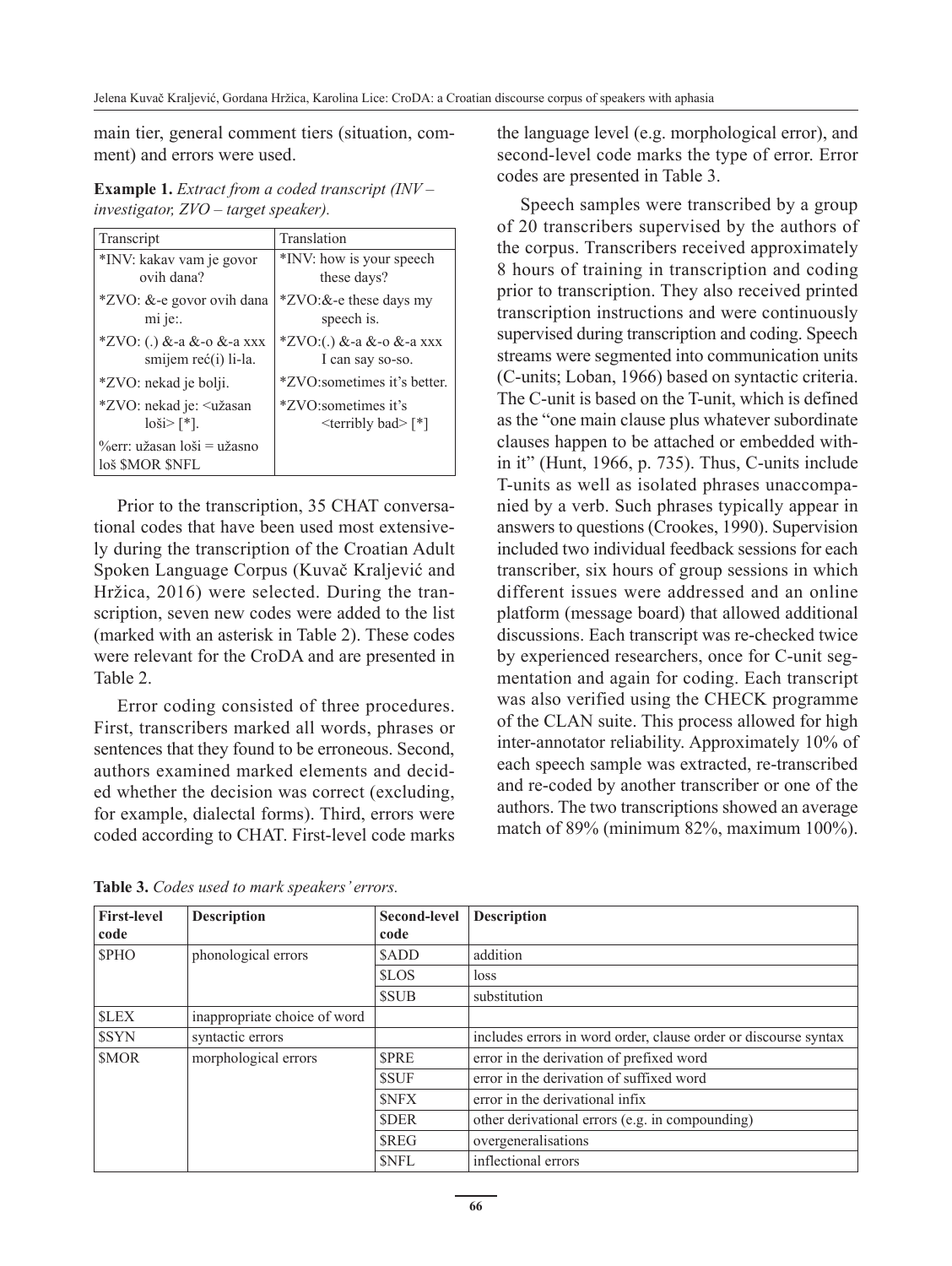| Type of event         | Event                          | <b>Main line</b>                       | Dependent tier                       |  |  |
|-----------------------|--------------------------------|----------------------------------------|--------------------------------------|--|--|
| <b>Speech events</b>  | lengthening of a consonant or  |                                        |                                      |  |  |
|                       | vocal                          |                                        |                                      |  |  |
|                       | *pause                         | $\left( .\right)$                      |                                      |  |  |
|                       |                                | $\left( \right)$                       |                                      |  |  |
|                       |                                | ()                                     |                                      |  |  |
|                       | filled gaps                    | &-'phonetic transcription'             |                                      |  |  |
|                       | phonological fragments         | &+'phonetic transcription'<br>$\wedge$ |                                      |  |  |
|                       | *broken word                   |                                        |                                      |  |  |
|                       | oscillations in speech volume  | $[=!$ yelling]<br>[=! whispering]      | (or) described in Comment tier       |  |  |
| Paralinguistic        | laughter                       | [=! laughing]                          | (or) described in Comment tier       |  |  |
| material              | cough                          | [=! coughing]                          | (or) described in Comment tier       |  |  |
| <b>Repetitions</b>    | whole word repetition          | $\left[ \frac{\ }{\ }$                 |                                      |  |  |
| and                   | phrase repetition              | (phrase embedded in $\leq$ )+[/]       |                                      |  |  |
| reformulations        | word revision                  | $\lceil 7/2 \rceil$                    |                                      |  |  |
|                       | phrase revision/retracing      | (phrase embedded in $\leq$ )+[//]      |                                      |  |  |
|                       | reformulation                  | $\left[\frac{1}{2}\right]$             |                                      |  |  |
| <b>Interruptions</b>  | trailing off                   | $+$                                    | $\overline{\phantom{0}}$             |  |  |
| and overlaps          | interruption                   | $+$ /.                                 |                                      |  |  |
|                       |                                | $+/?$                                  |                                      |  |  |
|                       |                                | $^{+/!}$                               |                                      |  |  |
|                       | *self-interruption             | $+$ //.                                |                                      |  |  |
|                       |                                | $+//?$                                 |                                      |  |  |
|                       |                                | $+$ //!                                |                                      |  |  |
|                       | overlap                        | $+\lt$                                 |                                      |  |  |
| Continuation<br>after | self completion                | $^{+},$                                |                                      |  |  |
| interruption          | completion of other speaker    | $^{++}$                                |                                      |  |  |
| Quotation             | quotation follows              | $+$ "/.                                | L,                                   |  |  |
|                       | quotation precedes             | $+$ ".                                 |                                      |  |  |
| Incomplete            | unintelligible word            | <b>XXX</b>                             |                                      |  |  |
| and                   | *best guess                    | $[?]$                                  |                                      |  |  |
| unintelligible        | omitted word                   | 0word                                  |                                      |  |  |
| words                 | omitted auxiliary              | 0aux                                   |                                      |  |  |
|                       | *omitted preposition           | 0 <sub>prep</sub>                      |                                      |  |  |
|                       | omitted verb                   | 0v                                     |                                      |  |  |
|                       | *omitted reflexive pronoun     | 0ref                                   |                                      |  |  |
|                       | incomplete word/shortened word | wo(rd)                                 |                                      |  |  |
|                       | replacement                    | [: word] (replaced preceding word)     |                                      |  |  |
| <b>Special form</b>   | dialect form                   | @d                                     |                                      |  |  |
| markers               | *neologism                     | @n                                     |                                      |  |  |
|                       | interjection                   | $(\overline{a})$ i                     |                                      |  |  |
|                       | letter                         | @1                                     |                                      |  |  |
|                       | onomatopoeia                   | @o                                     |                                      |  |  |
|                       | second-language form           | @s:en (English word)                   |                                      |  |  |
|                       | word play                      | $@$ wp                                 |                                      |  |  |
| <b>Comments</b>       |                                |                                        | described in Comment tier            |  |  |
| <b>Error</b> coding   | error                          | $[^*]$                                 | (and) described in Error coding tier |  |  |

**Table 2.** *Codes used for the transcription of CroDA*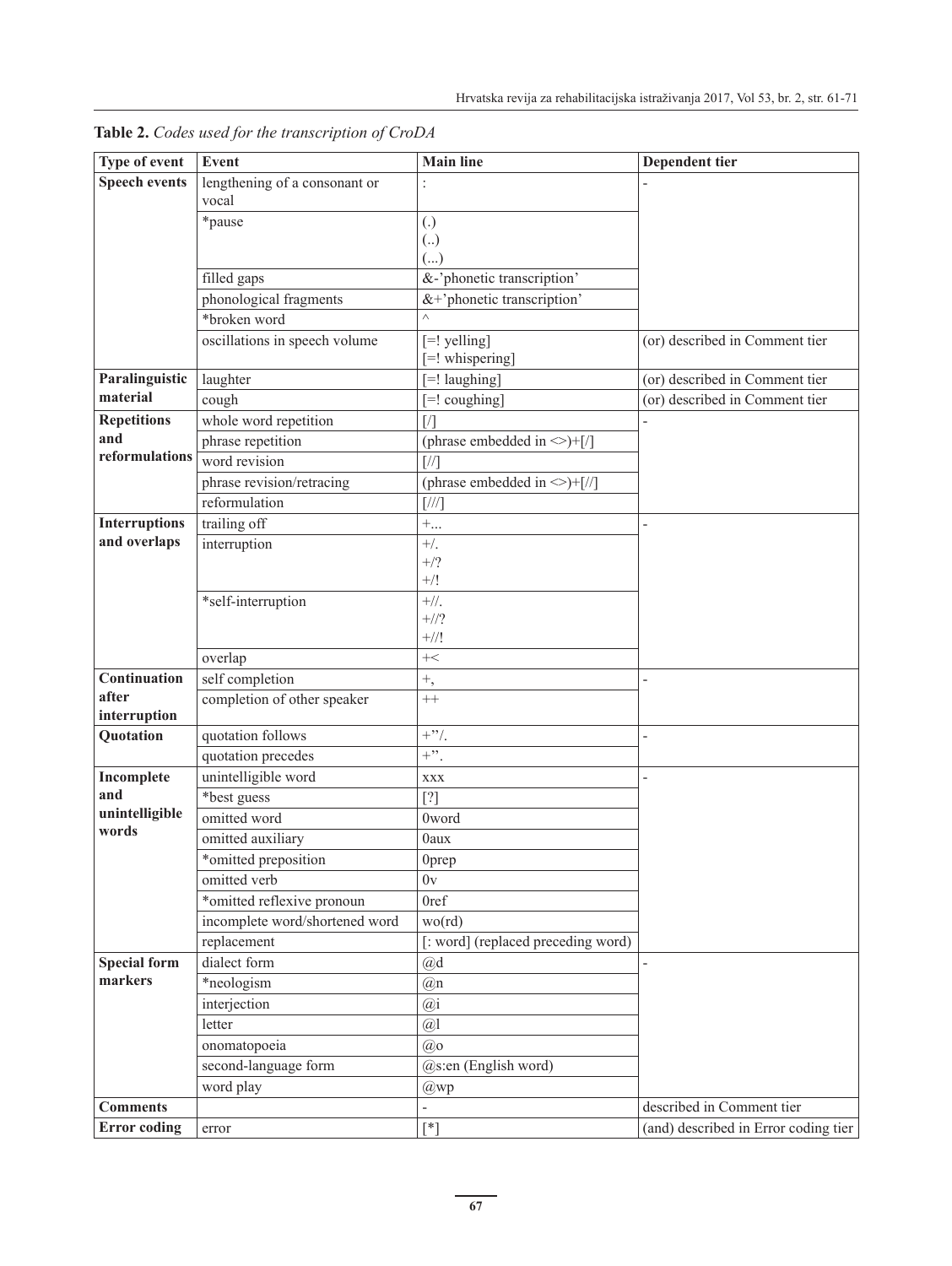Transcripts were linked to the source audio file using the Transcriber function in the CLAN suite. This allows for both continuous playback and utterance-level playback. Media files are available in the downloadable version of CroDA.

#### **CORPUS DESCRIPTION**

As of August 2017, CroDA consists of transcripts of 20 speakers with aphasia. Each speaker produced four texts elicited by four tasks. Some of the speakers were not able to complete this in only one session, so they were recorded in several sessions on different dates. Some speakers performed more than one task during one session, but the recording was interrupted. Overall, this resulted in more than one transcript per participant (up to four - see Table 4).

| Table 4. Number of transcripts per session per parti- |  |  |  |
|-------------------------------------------------------|--|--|--|
| cipant                                                |  |  |  |

| <b>Aphasia</b> | Participant | Gender | Number of      |
|----------------|-------------|--------|----------------|
| type           |             |        | transcript     |
| <b>Fluent</b>  | ΖH          | M      | $\overline{2}$ |
| aphasia        | DP          | F      | 3              |
|                | MH          | F      | $\overline{2}$ |
|                | DP          | М      | 3              |
|                | PZ          | M      | 3              |
|                | <b>SV</b>   | F      | $\overline{c}$ |
|                | MH          | М      | $\overline{4}$ |
|                | MĆ          | М      | $\mathbf{1}$   |
|                | IS          | М      | $\overline{2}$ |
|                | NM          | М      | $\overline{4}$ |
| Non-fluent     | <b>VP</b>   | М      | 1              |
| aphasia        | <b>HK</b>   | F      | 3              |
|                | DT          | М      | $\mathbf{1}$   |
|                | DD          | F      | 3              |
|                | DL          | M      | $\overline{2}$ |
|                | NB          | М      | $\overline{4}$ |
|                | <b>LKH</b>  | F      | 3              |
|                | MB          | M      | 3              |
|                | <b>BD</b>   | F      | 3              |
|                | IB          | M      | $\overline{c}$ |

Relevant demographic data are available for each participant in a separate spreadsheet that is a part of the CroDA, including age, gender and education. Relevant medical information, including type of aphasia, speech and language therapy, and time of brain damage are also part of a spreadsheet.

The corpus consists of 35,315 tokens in 7,752 communication units, corresponding to approximately 388 utterances per speaker (minimum 126, maximum 1,687) and 1,766 tokens per speaker (minimum 373, maximum 5,278).

# **DATA SHARING**

AphasiaBank, operating under TalkBank data sharing rules, provides eight levels of data sharing, ranging from full web access with no attempt at anonymisation to archiving-only functionality (http://talkbank.org/share/irb/options.html). To protect participants in CroDA, which is especially important given the small communities where many samples were recorded, the last names and detailed addresses of participants have been withheld, and participants' first names and/or initials have been pseudonymised. Each participant is identified using a unique three-letter sequence.

The authors of CroDA are happy to share the corpus and related data with the wider community according to the basic rules of TalkBank (https:// talkbank.org/share/rules.html). In particular, any published works derived from AphasiaBank corpora should cite the references listed in the manuals, as well as the present article in the case of CroDA. Any such works should also cite the original TalkBank publication (MacWhinney, 2007). CroDA is available under a *Creative Commons Attribution-ShareAlike 4.0 International Public License* (https://creativecommons.org/licenses/ by-sa/4.0/legalcode).

# **CONCLUSION**

Corpus-based research, well established in linguistics for studying language variation (Svartvik, 1992), has become one of the most widely used tools for analysing speech language pathology (Ferguson et al., 2009) in the context of naturalistic, multifunctional discourse, which can help to guide clinical practice (see Armstrong, 2000, Linnik et al., 2016).

The main rationale for developing CroDA is to facilitate studies of the overall communication abilities as well as specific linguistic features of various types of discourse produced by Croatian speakers with aphasia. CroDA is well suited for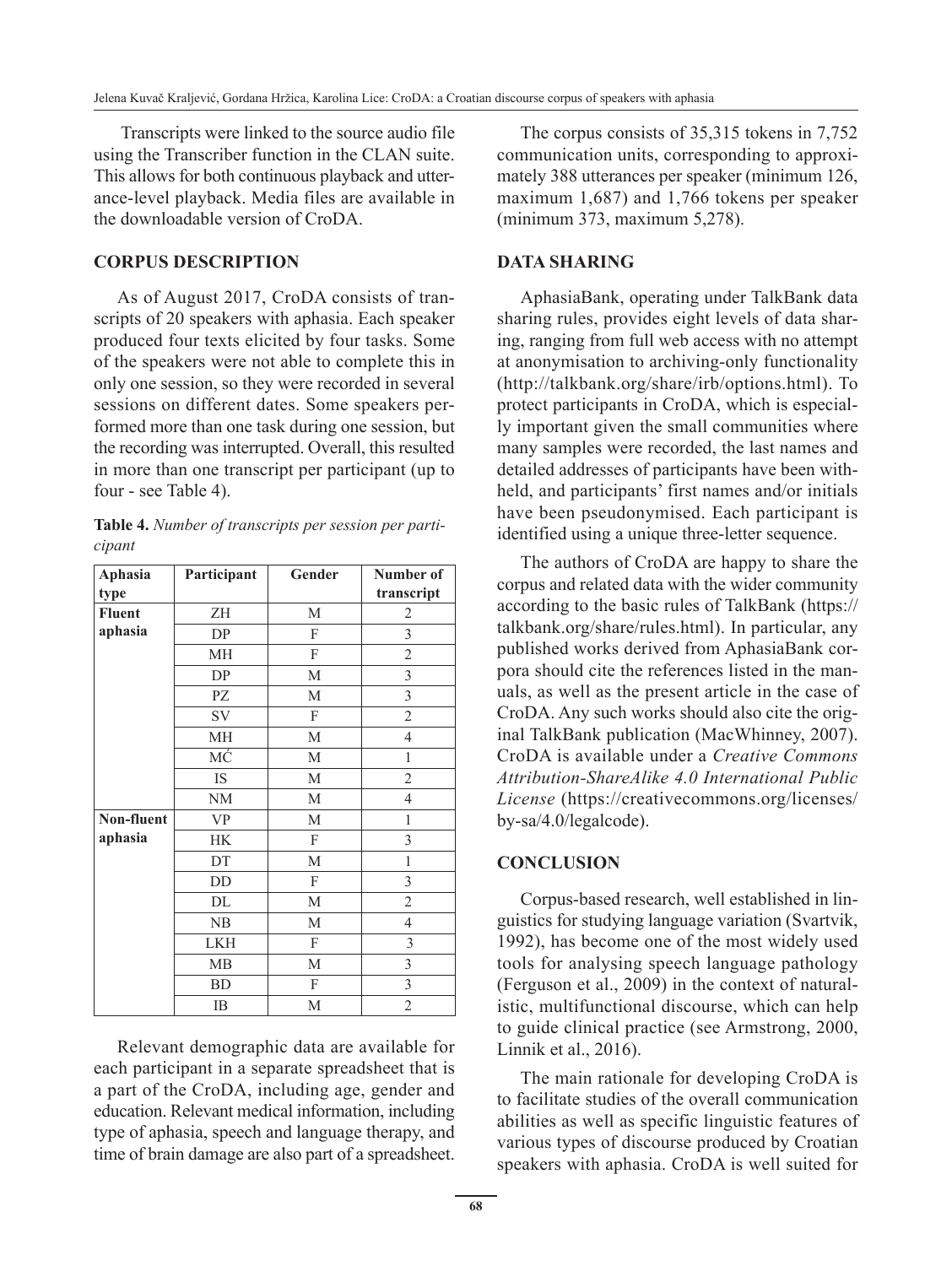assessing what Holland (1982) calls "functional communication", i.e. the ability of speakers with aphasia to produce discourse and communicate despite microstructural language difficulties. CroDA provides information about spoken grammar and lexicon, discourse skills, error production and productivity. It also provides information about non-linguistic abilities such as maintaining a topic, taking turns, and being informative.

Like other corpora of speakers with aphasia, CroDA is well suited for a broad range of quantitative language analyses. For example, preliminary analysis of CroDA shows that among all the discourse genres analysed, personal narrative is the genre in which speakers with aphasia are the most productive and display the greatest syntactic complexity. It is also the genre in which their lexicon is least diverse (Kuvač Kraljević, Matić, 2017). In addition to quantitative analyses, CroDA will facilitate qualitative studies examining, for example, articulation errors, syntactic errors, neologisms, and paraphasias. By combining quantitative and qualitative data, researchers can gain better insights into the underlying mechanisms of language production in aphasia. Practitioners, for their part, can exploit these insights to make their therapy sessions more effective.

The availability of the CroDA platform and Croatian-language discourse prompts will help researchers design their own studies and upload their results into CroDA. In fact, the next step in CroDA development will be to sample typical speakers matched by age, sex and education level to speakers with aphasia, which will allow normalisation of language measure for EVAL-based comparisons in Croatian. To the extent possible, CroDA should also include speakers with right-hemisphere damage in order to allow more comprehensive understanding of language processing in various neurological conditions.

CroDA will expand the tools available to researchers and practitioners for studying the communication of speakers with aphasia.

# **ACKNOWLEDGMENTS**

CroDA was created within the project *Adult Language Processing* (*HRZZ-2421-UIP-11-2013*) funded by the Croatian Science Foundation. We are grateful to Marina Olujić for aligning CroDA participant selection and preparation of discourse prompts with AphasiaBank procedures. We thank Vlasta Vasilj, Kristina Škarić and Martina Vuković Ogrizek for data collection.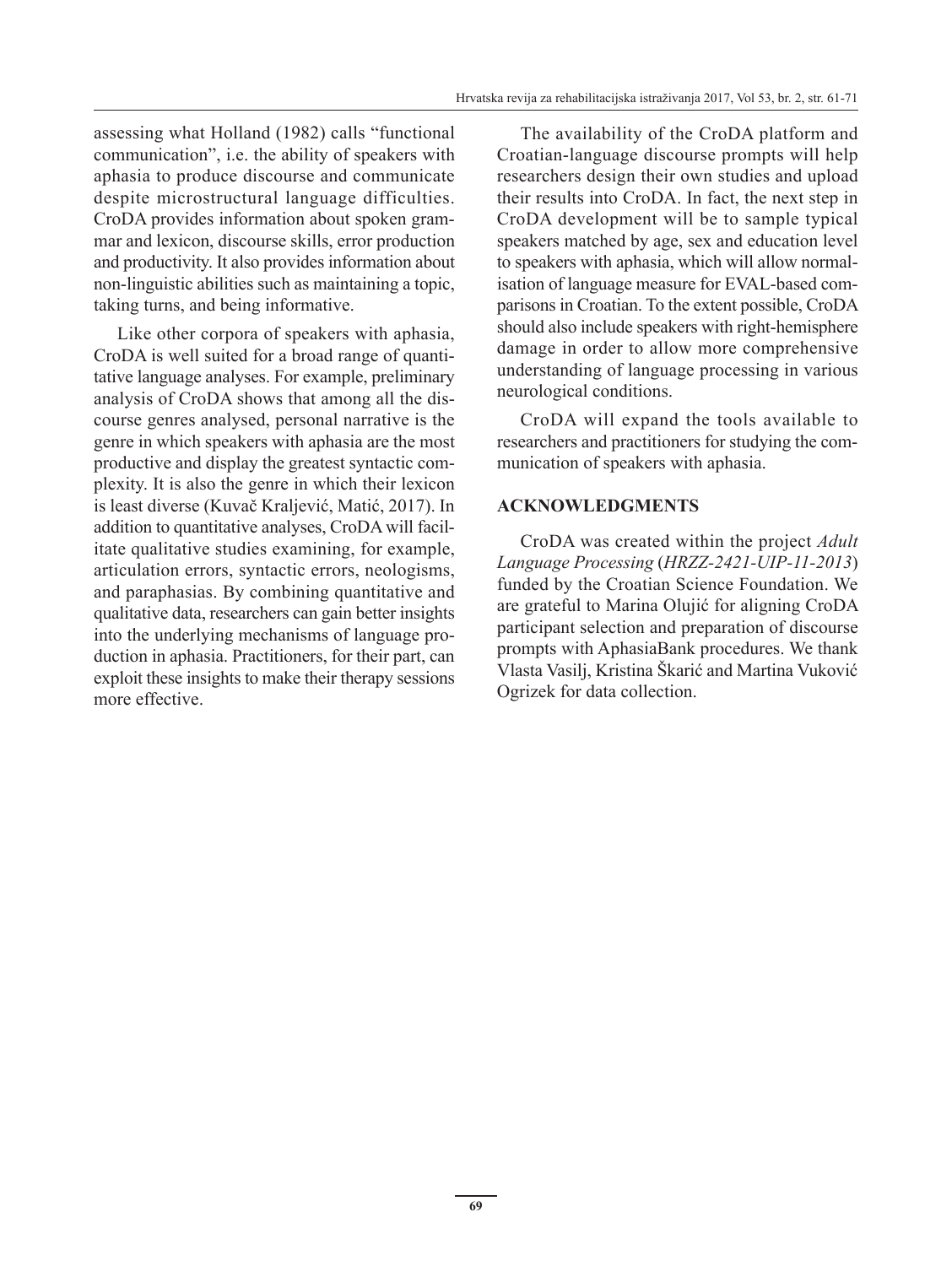#### **REFERENCES**

Armstrong, E. (2000): Aphasic discourse analysis: the story so far. *Aphasiology, 14(9),* 875-892.

- Benson, D. F. (1967): Fluency in aphasia: correlation with radioactive scan localization. *Cortex, 3(4),* 373-394.
- Boersma, P., Weenink, D. (2017): Praat: doing phonetics by computer [Computer program]. Version 6.0.31, retrieved 21 April 2017 from http://www.praat.org/
- Boersma, P. (2001): Praat, a system for doing phonetics by computer. *Glot International 5(9/10)*, 341-345.
- Brugman, H., Russel, A. (2004): Annotating Multimedia/ Multi-modal resources with ELAN. Proceedings of LREC 2004, Fourth International Conference on Language Resources and Evaluation. 2065-2068.
- Crookes, G. (1990): The utterance and other basic units for second language discourse analysis. *Applied Linguistics, 11,* 183-199.
- Eggins, S., Martin, J. R. (1997): Genres and registers of discourse. In: van Dijk, T. A. (ed.), *Discourse as Structure and Process.* London: Sage. 230-256*.*
- Engelter, S. T., Gostynski, M., Papa, S., Frei M, Born, C., Ajdacic Gross, V., Gutzwiller, F., Lyrer, P. A. (2006): Epidemiology of aphasia attributable to first ischemic stroke: Incidence, severity, fluency, etiology, and thrombolysis. *Stroke, 37,* 1379-1384.
- Ferguson, A., Craig, H., Spencer, E. (2009): Exploring the Potential for Corpus-Based Research in Speech-Language Pathology. Proceedings of the HCSNet Workshop on Designing the Australian National Corpus. Somerville, MA: Cascadilla Proceedings. 30-36.
- Forbes, M., Fromm, M., MacWhinney, B. (2012): AphasiaBank: A resource for clinicians. *Seminars in Speech and Language, 33,* 217-222.
- Goodglass, H., Quadfasel, F. A., Timberlake, W. H. (1964): Phrase length and the type and severity of aphasia. *Cortex, 1(2),* 133-153.
- Goodglass, H., Kaplan, E. (1983): *The assessment of aphasia and related disorders*. Philadelphia: Lea & Febiger. (2nd edition)
- Halliday, M. A. K., Hasan, R. (1976/1993): *Cohesion in English.* London and NY: Longman.
- Harris, Z. S. (1976) *Notes du cours de syntaxe.* Paris: Seuil.
- Hedge, M. N. (2006): *A Course on Aphasia and Other Neurogenic Language Disorders.* NY: Thomson Delam Learning.
- Holland, A. L. (1982): Observing functional communication of aphasic adults. *Journal of Speech and Hearing Disorders, 47,* 50-56.
- Hunt, K. W. (1966): Recent measures in syntactic development. *Elementary English, 43,* 732-739.
- Kerschensteiner, M., Poeck, K., Brunner, E. (1972): The fluency-nonfluency dimension in the classification of aphasic speech. *Cortex, 8(2),* 233-247.
- Khudyakova, M., Bergelson, M., Akinina, Y., Iskra, E., Toldova, S., Dragoy, O. (2016): Russian CliPS: a Corpus of Narratives by Brain-Damaged Individuals. Proceedings of LREC 2016 Workshop. Resources and Processing of Linguistic and Extra-Linguistic Data from People with Various forms of Cognitive/Psychiatric Impairments.
- Kovačević, M. (2002): Croatian child language corpus, CHILDES.http://childes.psy.cmu.edu/data/Slavic, ( retrieved 4.2.2017.)
- Kuvač Kraljević, J., Hržica, G. (2016): Croatian Adult Spoken Language Corpus (HrAL). *Fluminensia: Journal for philological research. 28(2),* 87-102.
- Kuvač Kraljević, J., Matić, A. (2017): Croatian Discourse Corpus of Speakers with Aphasia (CroDA): overview and first data. Paper presented at 9th International Conference of the Faculty of Education and Rehabilitation Sciences University of Zagreb. 17th May 2017.